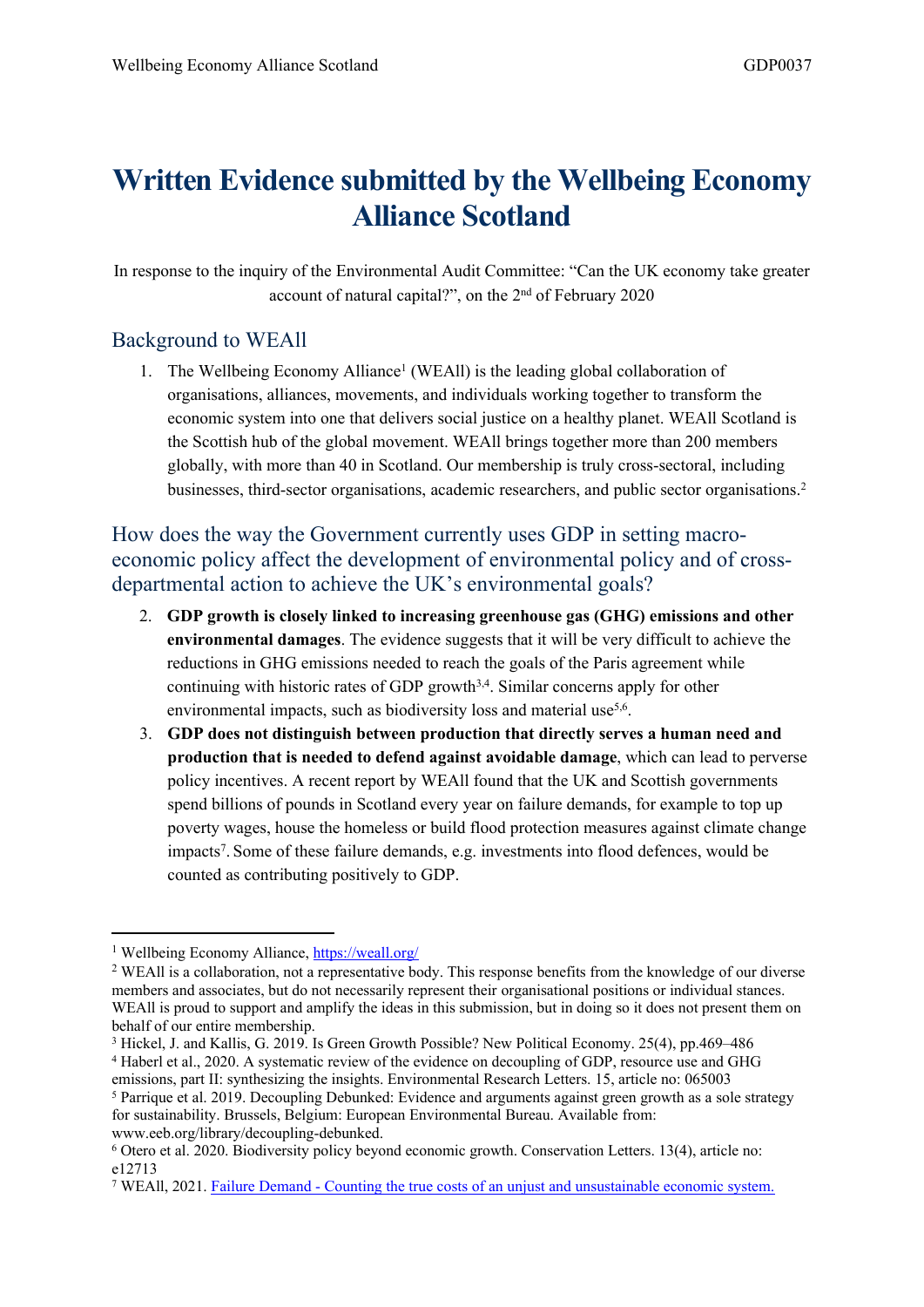- 4. At the same time, **GDP in wealthy nation is no longer a good predictor for health**<sup>8</sup> , wellbeing<sup>9</sup> and other social outcomes<sup>10</sup>.
- 5. In summary **GDP growth in wealthy nations, like the UK, is now doing more damage than good**. But concerns over the impacts of strong environmental and social measures on GDP growth are a key reason that prevent the strong government actions that could prevent environmental breakdown and simultaneously increase collective wellbeing<sup>11</sup>.

How could GDP, or other current measures of macro-economic activity, more fully account for human and natural capital assets? What are the challenges and/or opportunities in moving to a way of measuring economic progress which takes greater account of such assets?

- 6. We need to move to a Wellbeing Economy to address the urgent environmental and social challenges the UK is facing. A Wellbeing Economy would be designed to deliver **social justice on a healthy planet**. To achieve such an economy, policies would prioritise the delivery of 5 key needs to everyone<sup>12</sup>:
	- a. **Dignity**: Everyone has enough to live in comfort, safety, and happiness
	- b. **Nature**: A restored and safe natural world for all life
	- c. **Connection**: A sense of belonging and loving relationships
	- d. **Fairness**: Justice at the heart of the economy
	- e. **Participation**: Citizens are actively engaged in their communities and locally rooted economies
- 7. There is no one-size-fits all approach to delivering a Wellbeing Economy as every society has unique structures, values, and objectives. *The Wellbeing Economy Policy Design Guide<sup>13</sup>* , published by WEAll, sets out relevant processes for building a Wellbeing Economy and provides resources, tools, case studies, and suggestions that can help to:
	- a. **Develop a wellbeing vision**, framework and measurements.
	- b. **Design a strategy** to foster the areas of economic life most important for our wellbeing.
	- c. **Assess and co-create Wellbeing Economy policies** to build a coherent and innovative policy mix.

<sup>&</sup>lt;sup>8</sup> Julia K Steinberger, William F Lamb, and Marco Sakai, "[Your](https://doi.org/10.1088/1748-9326/ab7461.) [Money](https://doi.org/10.1088/1748-9326/ab7461.) [or](https://doi.org/10.1088/1748-9326/ab7461.) Your [Life?](https://doi.org/10.1088/1748-9326/ab7461.) [The](https://doi.org/10.1088/1748-9326/ab7461.) [Carbon-](https://doi.org/10.1088/1748-9326/ab7461.)[Development](https://doi.org/10.1088/1748-9326/ab7461.) [Paradox,"](https://doi.org/10.1088/1748-9326/ab7461.) *Environmental Research Letters* 15, no. 4 (March 27, 2020): 044016

<sup>9</sup> Richard a Easterlin et al., "[The](https://doi.org/10.1073/pnas.1015962107) [Happiness-Income](https://doi.org/10.1073/pnas.1015962107) [Paradox](https://doi.org/10.1073/pnas.1015962107) [Revisited](https://doi.org/10.1073/pnas.1015962107)," *Proceedings of the National Academy of Sciences of the United States of America* 107, no. 52 (December 2010): 22463–68

<sup>10</sup> Richard Wilkinson and Kate Pickett, *Spirit Level: Why More Equal Societies Almost Always Do Better* (London: Allen Lane, 2009)

 $11$  Stratford, B. and O'Neill, D.W. (2020). The UK's Path to a Doughnut-Shaped Recovery. University of Leeds, Leeds, UK. <https://goodlife.leeds.ac.uk/doughnut-shaped-recovery>

<sup>12</sup> WEAll, 2019. [What](https://weall.org/wp-content/uploads/2019/12/A-WE-Is-WEAll-Ideas-Little-Summaries-of-Big-Issues-4-Dec-2019.pdf) [is](https://weall.org/wp-content/uploads/2019/12/A-WE-Is-WEAll-Ideas-Little-Summaries-of-Big-Issues-4-Dec-2019.pdf) [a](https://weall.org/wp-content/uploads/2019/12/A-WE-Is-WEAll-Ideas-Little-Summaries-of-Big-Issues-4-Dec-2019.pdf) [Wellbeing](https://weall.org/wp-content/uploads/2019/12/A-WE-Is-WEAll-Ideas-Little-Summaries-of-Big-Issues-4-Dec-2019.pdf) [Economy?](https://weall.org/wp-content/uploads/2019/12/A-WE-Is-WEAll-Ideas-Little-Summaries-of-Big-Issues-4-Dec-2019.pdf) [Different](https://weall.org/wp-content/uploads/2019/12/A-WE-Is-WEAll-Ideas-Little-Summaries-of-Big-Issues-4-Dec-2019.pdf) [ways](https://weall.org/wp-content/uploads/2019/12/A-WE-Is-WEAll-Ideas-Little-Summaries-of-Big-Issues-4-Dec-2019.pdf) [to](https://weall.org/wp-content/uploads/2019/12/A-WE-Is-WEAll-Ideas-Little-Summaries-of-Big-Issues-4-Dec-2019.pdf) [understand](https://weall.org/wp-content/uploads/2019/12/A-WE-Is-WEAll-Ideas-Little-Summaries-of-Big-Issues-4-Dec-2019.pdf) [the](https://weall.org/wp-content/uploads/2019/12/A-WE-Is-WEAll-Ideas-Little-Summaries-of-Big-Issues-4-Dec-2019.pdf) [vision](https://weall.org/wp-content/uploads/2019/12/A-WE-Is-WEAll-Ideas-Little-Summaries-of-Big-Issues-4-Dec-2019.pdf) [of](https://weall.org/wp-content/uploads/2019/12/A-WE-Is-WEAll-Ideas-Little-Summaries-of-Big-Issues-4-Dec-2019.pdf) [an](https://weall.org/wp-content/uploads/2019/12/A-WE-Is-WEAll-Ideas-Little-Summaries-of-Big-Issues-4-Dec-2019.pdf) [economy](https://weall.org/wp-content/uploads/2019/12/A-WE-Is-WEAll-Ideas-Little-Summaries-of-Big-Issues-4-Dec-2019.pdf) [that](https://weall.org/wp-content/uploads/2019/12/A-WE-Is-WEAll-Ideas-Little-Summaries-of-Big-Issues-4-Dec-2019.pdf) [serves](https://weall.org/wp-content/uploads/2019/12/A-WE-Is-WEAll-Ideas-Little-Summaries-of-Big-Issues-4-Dec-2019.pdf) [people](https://weall.org/wp-content/uploads/2019/12/A-WE-Is-WEAll-Ideas-Little-Summaries-of-Big-Issues-4-Dec-2019.pdf) [and](https://weall.org/wp-content/uploads/2019/12/A-WE-Is-WEAll-Ideas-Little-Summaries-of-Big-Issues-4-Dec-2019.pdf) [planet.](https://weall.org/wp-content/uploads/2019/12/A-WE-Is-WEAll-Ideas-Little-Summaries-of-Big-Issues-4-Dec-2019.pdf)

<sup>&</sup>lt;sup>13</sup> WEAll, 2020. [Wellbeing](https://wellbeingeconomy.org/wp-content/uploads/Wellbeing-Economy-Policy-Design-Guide_Mar17_FINAL.pdf) [Economy](https://wellbeingeconomy.org/wp-content/uploads/Wellbeing-Economy-Policy-Design-Guide_Mar17_FINAL.pdf) [Policy](https://wellbeingeconomy.org/wp-content/uploads/Wellbeing-Economy-Policy-Design-Guide_Mar17_FINAL.pdf) [Design](https://wellbeingeconomy.org/wp-content/uploads/Wellbeing-Economy-Policy-Design-Guide_Mar17_FINAL.pdf) [Guide:](https://wellbeingeconomy.org/wp-content/uploads/Wellbeing-Economy-Policy-Design-Guide_Mar17_FINAL.pdf) [How](https://wellbeingeconomy.org/wp-content/uploads/Wellbeing-Economy-Policy-Design-Guide_Mar17_FINAL.pdf) [to](https://wellbeingeconomy.org/wp-content/uploads/Wellbeing-Economy-Policy-Design-Guide_Mar17_FINAL.pdf) [design](https://wellbeingeconomy.org/wp-content/uploads/Wellbeing-Economy-Policy-Design-Guide_Mar17_FINAL.pdf) [economic](https://wellbeingeconomy.org/wp-content/uploads/Wellbeing-Economy-Policy-Design-Guide_Mar17_FINAL.pdf) [policies](https://wellbeingeconomy.org/wp-content/uploads/Wellbeing-Economy-Policy-Design-Guide_Mar17_FINAL.pdf) [that](https://wellbeingeconomy.org/wp-content/uploads/Wellbeing-Economy-Policy-Design-Guide_Mar17_FINAL.pdf) [put](https://wellbeingeconomy.org/wp-content/uploads/Wellbeing-Economy-Policy-Design-Guide_Mar17_FINAL.pdf) [the](https://wellbeingeconomy.org/wp-content/uploads/Wellbeing-Economy-Policy-Design-Guide_Mar17_FINAL.pdf) [wellbeing](https://wellbeingeconomy.org/wp-content/uploads/Wellbeing-Economy-Policy-Design-Guide_Mar17_FINAL.pdf) [of](https://wellbeingeconomy.org/wp-content/uploads/Wellbeing-Economy-Policy-Design-Guide_Mar17_FINAL.pdf) [people](https://wellbeingeconomy.org/wp-content/uploads/Wellbeing-Economy-Policy-Design-Guide_Mar17_FINAL.pdf) [and](https://wellbeingeconomy.org/wp-content/uploads/Wellbeing-Economy-Policy-Design-Guide_Mar17_FINAL.pdf) [planet](https://wellbeingeconomy.org/wp-content/uploads/Wellbeing-Economy-Policy-Design-Guide_Mar17_FINAL.pdf) [first](https://wellbeingeconomy.org/wp-content/uploads/Wellbeing-Economy-Policy-Design-Guide_Mar17_FINAL.pdf)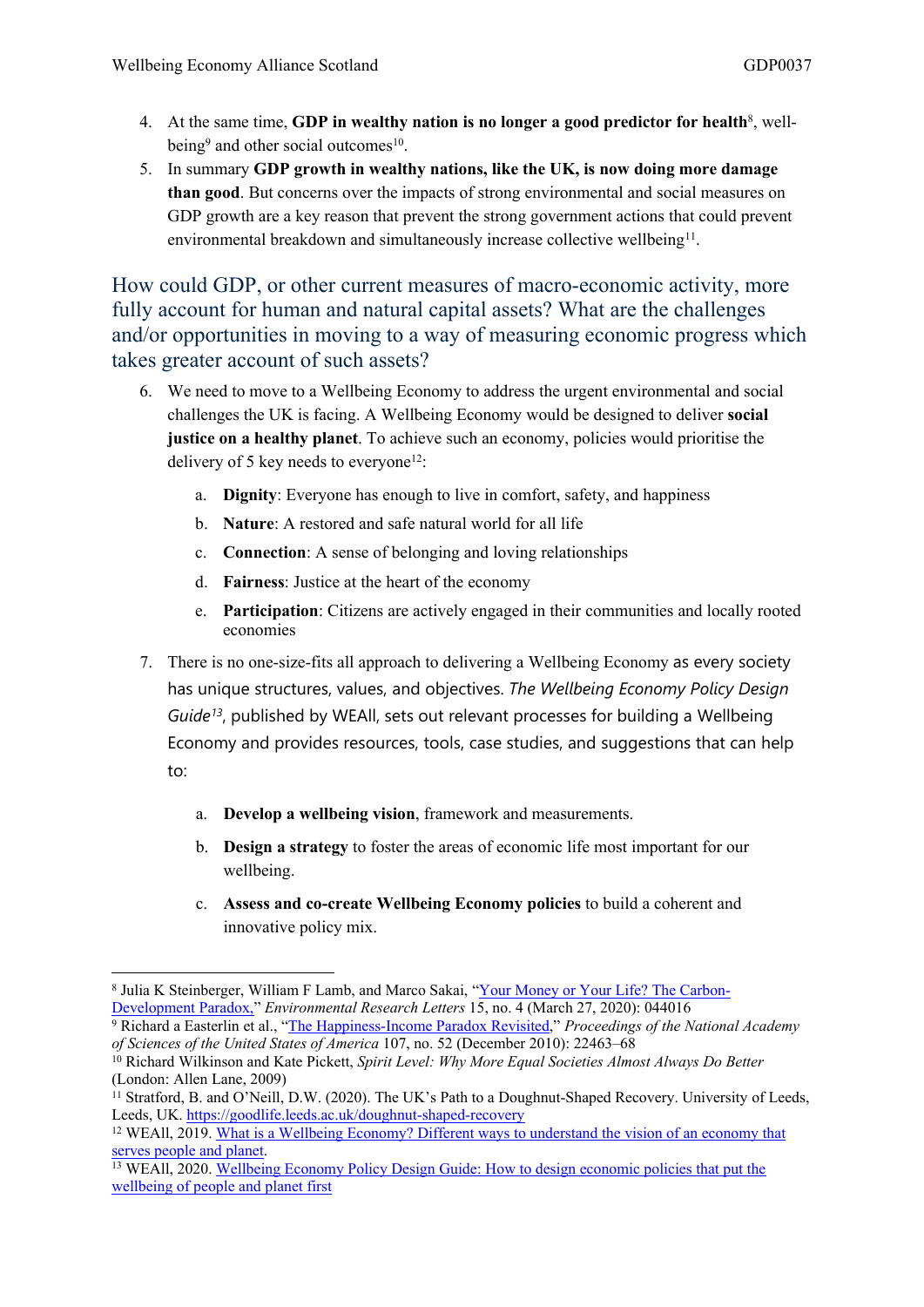- d. **Successfully implement Wellbeing Economy policies** by empowering local stakeholders and communities.
- e. **Evaluate policy impacts** on wellbeing for learning, adaptation and success.
- 8. An important first step in building a Wellbeing Economy is to develop a vision, framework and measurements for collective wellbeing. Some national and local governments have started to define such visions, frameworks and measures. Such first steps are laudable and promising, although these measures are often not well known and not consistently used to set priorities in policymaking. Examples are:
	- a. **The Scottish National Performance Framework that defines 11 National Outcomes** describing the kind of Scotland it aims to create, which are aligned with the UN Sustainable Development Goals.<sup>14</sup>
	- b. **The Well-being of Future Generations (Wales) Act 2015 defines 7 Wellbeing Goals** for Wales: A Prosperous Wales, A Resilient Wales, A More Equal Wales, A Healthier Wales, A Wales of Cohesive Communities, A Wales of Vibrant Culture & Thriving Welsh Language, A Global Responsible Wales.<sup>15</sup>
	- c. **In New Zealand: The Livings Standards Framework "includes four capitals: human, natural, social, and financial and physical capital, and 12 domains of wellbeing**, such as housing and social connections, which reflect our current understanding of the things that contribute to how New Zealanders experience wellbeing".<sup>16</sup>
	- d. Another popular framework for setting holistic and multi-dimensional policy goals is the 'doughnut', first developed by Kate Raworth, which defines a doughnut-shaped, safe space for humanity. <sup>17</sup> **The doughnut requires delivering a set of social thresholds relating to important human needs (representing the inner ring of the doughnut) without exceeding planetary boundaries (representing the outer ring of the doughnut)**. For example, this framework has been used to collectively, redefine policy priorities by local authorities, such as Amsterdam.<sup>18</sup>
- 9. Measuring progress against a multi-dimensional set of wellbeing measures is not enough. These measures need to build in as priorities into all stages of the policy process, when developing policies, deciding on policies, and evaluating policies, based on meaningful and widespread participation from the communities that are affected. In short a Wellbeing Economy comprises: a repurposed **economy** in service of people and planet, **policies** that are in cohesive and in support of this, and **practice** which is defined by the experiences of citizens and communities.

<sup>14</sup> <https://nationalperformance.gov.scot/>

<sup>15</sup> <https://www.futuregenerations.wales/>

<sup>16</sup> <https://budget.govt.nz/budget/2021/wellbeing/approach/index.htm>

<sup>17</sup> <https://doughnuteconomics.org/about-doughnut-economics>

<sup>18</sup> Doughnut Economics Action Lab and others, 2020. The Amsterdam City Doughnut: A Tool for Transformative Action. <https://doughnuteconomics.org/amsterdam-portrait.pdf>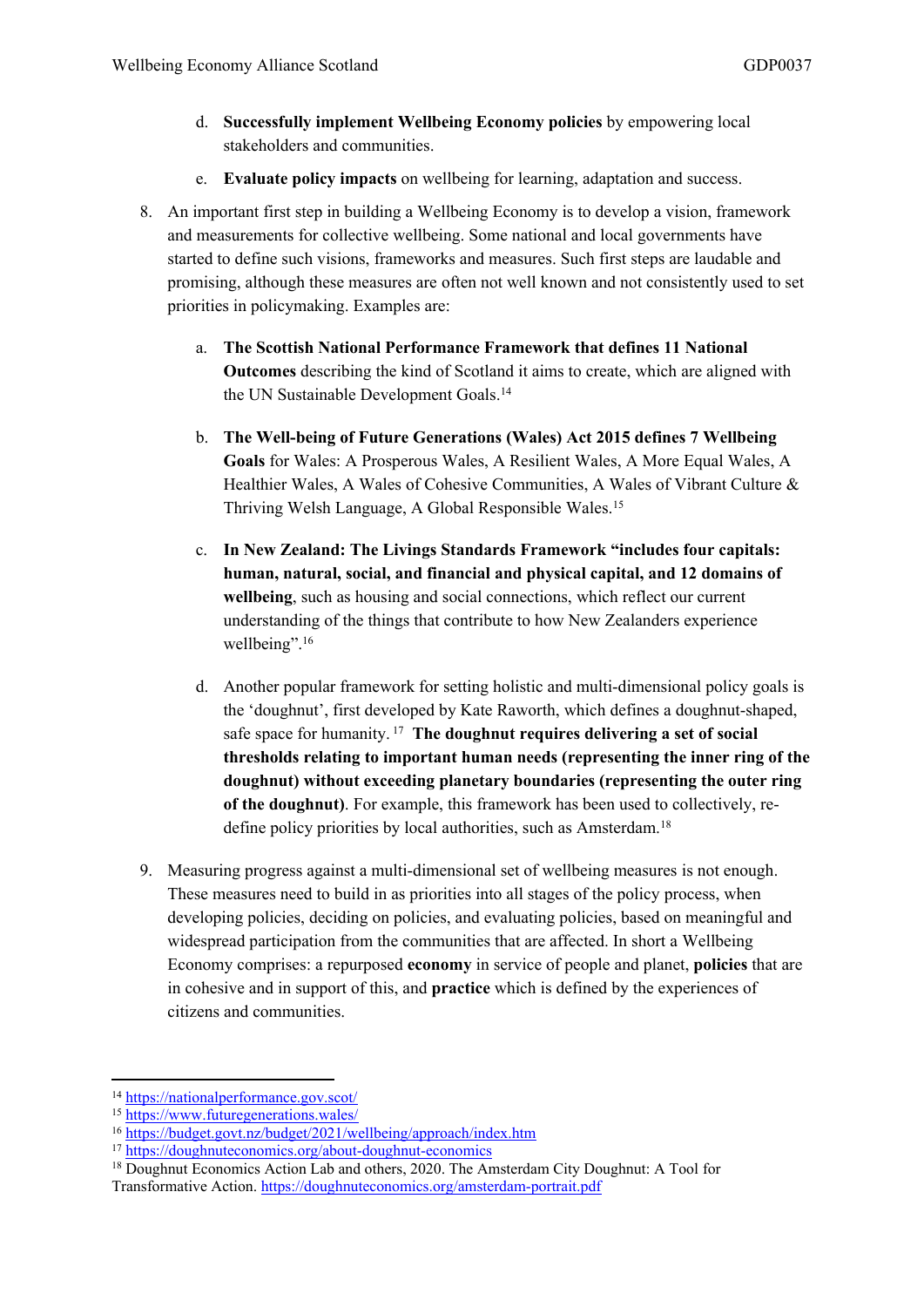- 10. **Wellbeing budgets** are one important tool of how a Wellbeing Economy can be embedded in decision-making. They can be set at the national and local level and aim to **harness tax and spending decisions to foster a range of holistic wellbeing measures**, taking into account the impacts on present as well as future generations and working across silos. According to Dr Katherine Trebeck and Amy Baker, Wellbeing budgets should adhere to the following principles<sup>19</sup>:
	- a. **Holistic and human**: adopt a whole-system approach that encompasses support across the suite of factors that shape people's scope to thrive.
	- b. **Outcomes-orientated**: focus on accountability for end results (often at a societal scale) rather than services or spending.
	- c. **Rights-based**: the goals of a budget should be to uphold and realise human rights and to do so in an accountable, transparent and participatory manner.
	- d. **Long-term and upstream**: policymakers should take decisions 'as if they mean to stay, rather than confining themselves to projects within one parliamentary term.
	- e. **Preventative:** prevention (and indeed a multidimensional wellbeing approach) is also about considering present and future generations around the world. The fiscal budget needs to operate within a science-based carbon budget that limits overconsumption of the earth's resources.
	- f. **Precautionary:** the evidence base for the harm caused by climate change and inequality is sufficiently sound to be acted upon, even if not all specific details are fully established.
	- g. **Participatory:** citizens need to be involved across the entire budget process via a creative, inclusive mix of methods that welcomes the experiences and ideas of everyone. Particular effort needs to be made to elevate the voices of those who are often marginalised.
- 11. Some governments have started to embed wider measures of progress into budgeting and wider decision-making. These laudable initiatives provide great starting pints, but are still at early stages of deployment and do not yet add up to comprehensive programs and institutions that can deliver a Wellbeing Economy. Examples are:
	- a. Wellbeing Budgeting is currently being used in New Zealand.<sup>10</sup>
	- b. The Well-being of Future Generations (Wales) Act 2015 does not only define Wellbeing Goals for Wales, but it also puts a statutory duty on many public bodies to work to improve the economic, social and environmental and cultural well-being of Wales. This work is supported reviewed by a Future Generations Commission for Wales.<sup>9</sup>

How might the public, businesses, financial institutions, and the financial system react to any move away from GDP as the primary indicator of prosperity? What challenges could this present for policymakers, and how might these be overcome?

12. There is strong evidence from citizen assemblies and polls showing public support for changing policy priorities away from GDP and towards those issues that directly impact collective wellbeing.

<sup>19</sup> Dr Katherine Trebeck, Amy Baker, 2021. [Being](https://childreninscotland.org.uk/wp-content/uploads/2021/03/BeingBold-Report.pdf) [Bold:](https://childreninscotland.org.uk/wp-content/uploads/2021/03/BeingBold-Report.pdf) [Building](https://childreninscotland.org.uk/wp-content/uploads/2021/03/BeingBold-Report.pdf) [Budgets](https://childreninscotland.org.uk/wp-content/uploads/2021/03/BeingBold-Report.pdf) [for](https://childreninscotland.org.uk/wp-content/uploads/2021/03/BeingBold-Report.pdf) [Children's](https://childreninscotland.org.uk/wp-content/uploads/2021/03/BeingBold-Report.pdf) [Wellbeing](https://childreninscotland.org.uk/wp-content/uploads/2021/03/BeingBold-Report.pdf)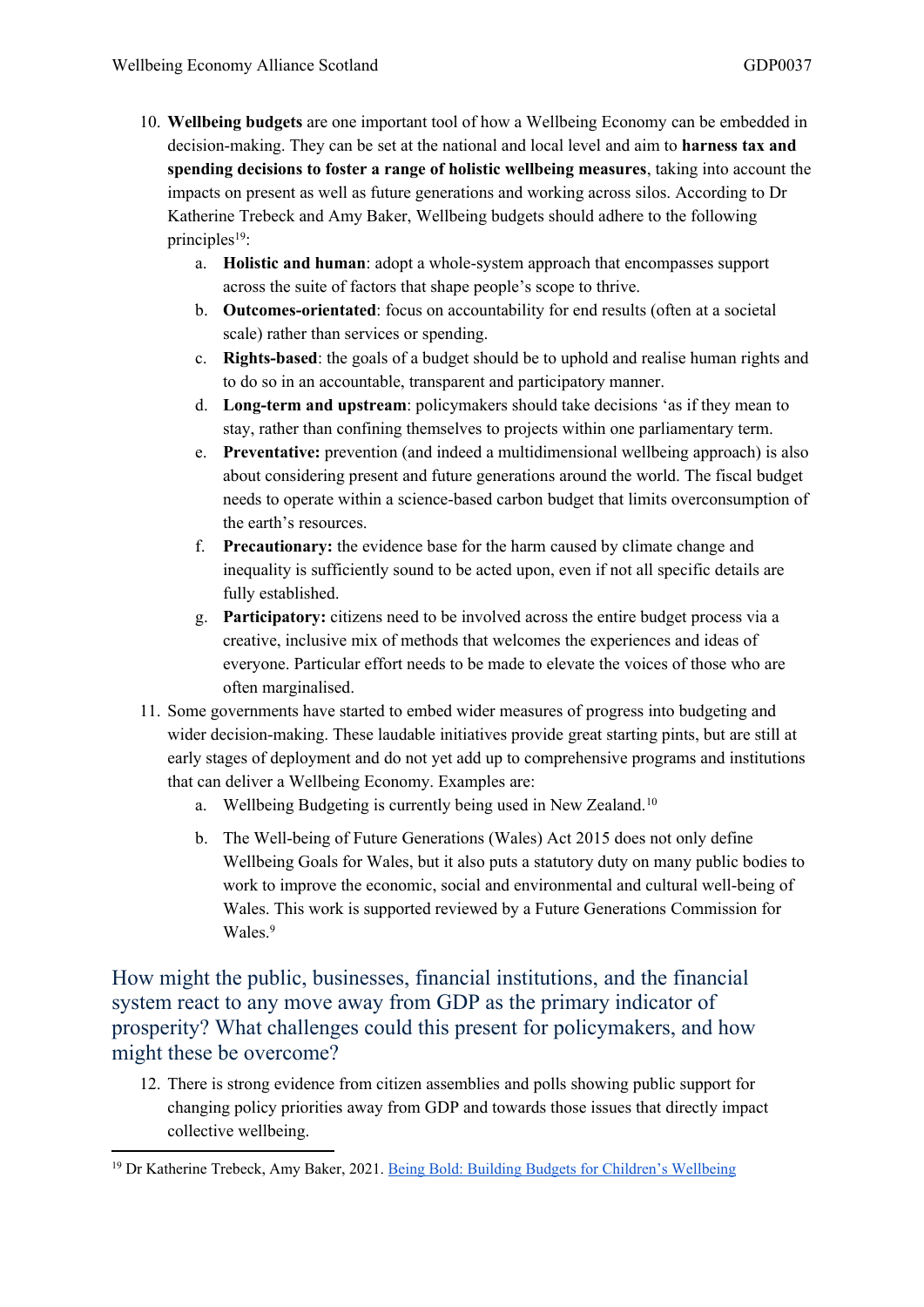- a. The UK climate assembly, commissioned by six committees in the House of Commons, shows that **the principles to protect the environment and to ensure fairness in the economy are seen as a higher priority than ensuring economic growth** by many people.<sup>20</sup>
- b. In Scotland's Climate Assembly, **83% of members supported the goal to: "Reframe the national focus and vision for Scotland's future away from economic growth and Gross Domestic Product (GDP)"** in order to reflect climate change goals towards the prioritisation of a more person and community centred vision of thriving people, thriving communities and thriving climate."<sup>21</sup>
- c. An enquiry by the APPG on the Green New Deal, which engaged with more than 57,000 citizens, found that: "Two thirds of respondents wanted the Government to intervene to make society fairer and **the same proportion believe that health and wellbeing should be prioritised over GDP growth**".<sup>22</sup>
- 13. Nevertheless, there might be resistance from the public if the transition to a Wellbeing Economy is perceived to impact on financial security, employment or quality of public services. Any transition to a Wellbeing Economy therefore needs to ensure that it is implemented in a way that is fair and makes sure that nobody is left behind. A recent report published by the University of Leeds, *The UK's Path to a Doughnut-Shaped Recovery,* ecological economists Beth Stratford and Dan O'Neill propose four ways to address this challenge<sup>11</sup>:
	- a. **Empower and protect workers** through strengthening the social security net and expand access to free basic services.
	- b. **Reduce the UKs exposure to private debit** crises through shifting from debt to equity finance, reducing irresponsible lending and making better use of the central bank.
	- c. **Tackle rent extraction** by reducing the power of landlords, monopolists & other rentiers to extract unearned incomes.
	- d. **Safeguard the basic needs of everyone** by Strengthen the social security net; expand access to free basic services.
- 14. **To build a Wellbeing Economy it is vital for governments of different countries to collaborate with each other**, to learn from each other and exchange best practices. WEAll is proud to support the **Wellbeing Economy Governments partnership WEGo**. "WEGo is a collaboration of national and regional governments promoting sharing of expertise and transferrable policy practices. The aims are to deepen their understanding and advance their shared ambition of building wellbeing economies. WEGo, which currently comprises Scotland, New Zealand, Iceland, Wales and Finland, is founded on the recognition that 'development' in the 21st century entails delivering human and ecological wellbeing."<sup>23</sup>

<sup>&</sup>lt;sup>20</sup> Climate Assembly UK. [The](https://www.climateassembly.uk/report/read/final-report-exec-summary.pdf) [Path](https://www.climateassembly.uk/report/read/final-report-exec-summary.pdf) [to](https://www.climateassembly.uk/report/read/final-report-exec-summary.pdf) [Net](https://www.climateassembly.uk/report/read/final-report-exec-summary.pdf) [Zero](https://www.climateassembly.uk/report/read/final-report-exec-summary.pdf) [-](https://www.climateassembly.uk/report/read/final-report-exec-summary.pdf) [Executive](https://www.climateassembly.uk/report/read/final-report-exec-summary.pdf) [Summary,](https://www.climateassembly.uk/report/read/final-report-exec-summary.pdf) p. 10

<sup>21</sup> Scotland's Climate Assembly. [Full](https://www.climateassembly.scot/full-report/measuring-success) [Report](https://www.climateassembly.scot/full-report/measuring-success) [-](https://www.climateassembly.scot/full-report/measuring-success) [Measuring](https://www.climateassembly.scot/full-report/measuring-success) [Success](https://www.climateassembly.scot/full-report/measuring-success)

<sup>&</sup>lt;sup>22</sup> APPG on the Green New Deal. [How](https://reset-uk.org/static/HowToResetReport-cee340c5dc0708198990294843c4ee28.pdf) [to](https://reset-uk.org/static/HowToResetReport-cee340c5dc0708198990294843c4ee28.pdf) [Reset](https://reset-uk.org/static/HowToResetReport-cee340c5dc0708198990294843c4ee28.pdf) [-](https://reset-uk.org/static/HowToResetReport-cee340c5dc0708198990294843c4ee28.pdf) [Policies](https://reset-uk.org/static/HowToResetReport-cee340c5dc0708198990294843c4ee28.pdf) to [deliver](https://reset-uk.org/static/HowToResetReport-cee340c5dc0708198990294843c4ee28.pdf) [on](https://reset-uk.org/static/HowToResetReport-cee340c5dc0708198990294843c4ee28.pdf) [the](https://reset-uk.org/static/HowToResetReport-cee340c5dc0708198990294843c4ee28.pdf) [public](https://reset-uk.org/static/HowToResetReport-cee340c5dc0708198990294843c4ee28.pdf) [desire](https://reset-uk.org/static/HowToResetReport-cee340c5dc0708198990294843c4ee28.pdf) [for](https://reset-uk.org/static/HowToResetReport-cee340c5dc0708198990294843c4ee28.pdf) [a](https://reset-uk.org/static/HowToResetReport-cee340c5dc0708198990294843c4ee28.pdf) [fairer,](https://reset-uk.org/static/HowToResetReport-cee340c5dc0708198990294843c4ee28.pdf) [greener](https://reset-uk.org/static/HowToResetReport-cee340c5dc0708198990294843c4ee28.pdf) [Britain](https://reset-uk.org/static/HowToResetReport-cee340c5dc0708198990294843c4ee28.pdf) [after](https://reset-uk.org/static/HowToResetReport-cee340c5dc0708198990294843c4ee28.pdf) [Covid,](https://reset-uk.org/static/HowToResetReport-cee340c5dc0708198990294843c4ee28.pdf) p.9

<sup>23</sup> https://weall.org/wego